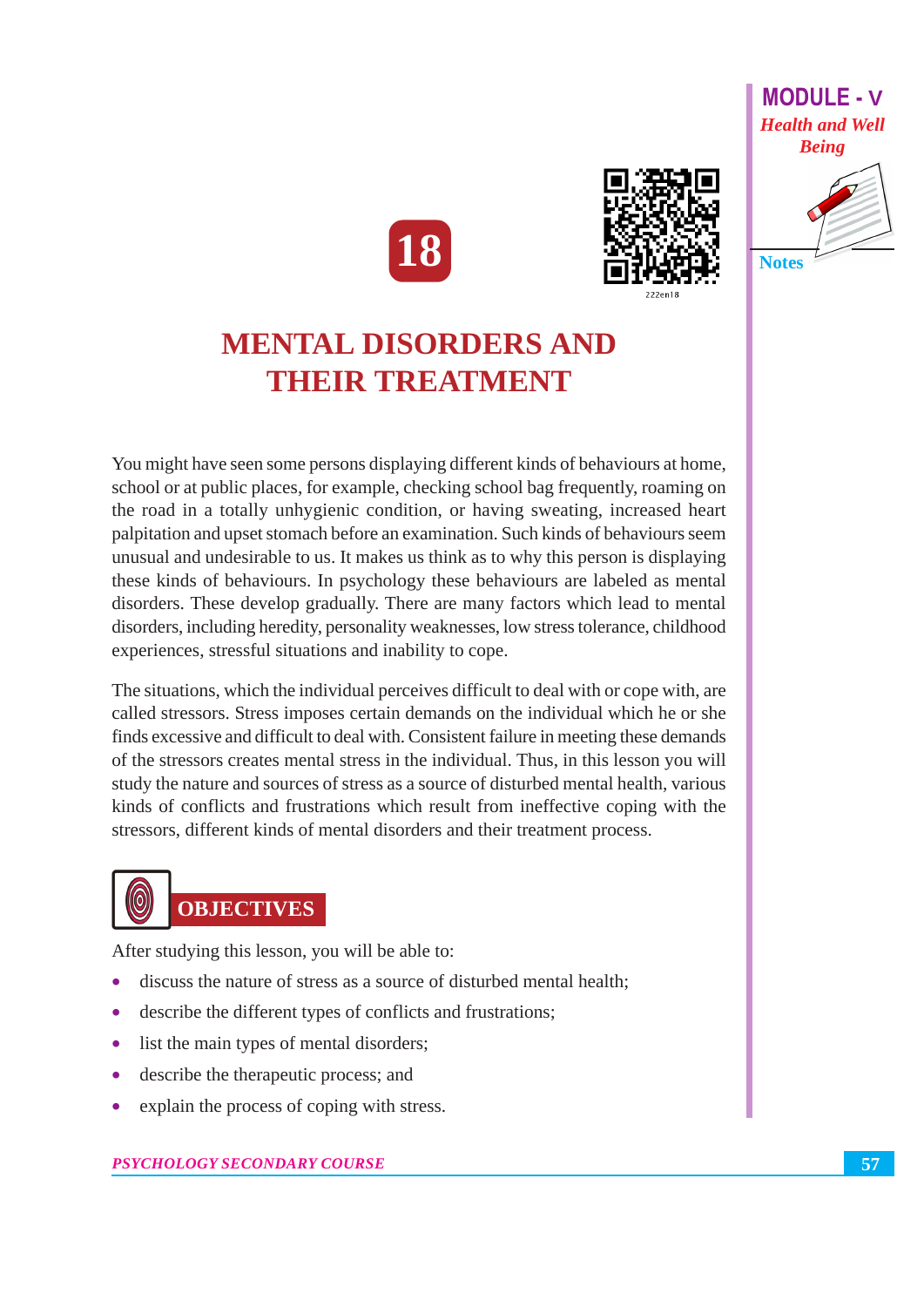

## **18.1 STRESS AS A SOURCE OF DISTURBED MENTAL HEALTH**

In today's world stress is a very common human experience characterized by a host of physiological and psychological responses. The traditional definition of stress focuses more on the physiological response of the body. Hans Selve coined the term 'stress' defined it as a non-specific response of the body to any demand on it. The definition of Hans Seyle has a physiological basis and it gives more importance to the activities of hormones which are secreted by adrenal and other glands.

Selye conceptualized two categories of stress: a) Eustress, *i.e.* moderate and desirable stress such as when playing a competitive sport b) Distress which is bad, excessive, irrational or undesirable stress.

The recent approach to stress focuses on the role of appraisal or **interpretation of** the situation in relation to the coping resources available to the individual. The interdependent processes of appraisal and coping determine the relationship between a person's environment and his or her adaptation. Adaptation is the process through which people manage their environment to maintain an optimum level of physical, psychological and social wellbeing.

#### **18.1.1 Stressors**

Till now you have come to understand the meaning of stress. It is also important to know which objects or events create stress in the individual. Any event or object in the environment that has potential to induce stress in the individual is called a stressor e.g. too many assignments, disaster created by earth quake etc. Stressors cam be broadly organized under the following categories:

- (i) Major Life Events and Changes: Under this category any event in one's life is considered which has significant and enduring impact on the individual e.g. marriage, retirement or divorce.
- (ii) **Daily Hassles:** Hassles are those irritating, frustrating and distressing demands that the individual encounters in everyday life e.g., misplacing or losing items, having deadlines, getting caught in traffic jams, waiting in lines.
- (iii) Chronic Role Strain: Such as in a difficult marriage, dealing with a disabled child or living in poverty.
- (iv) **Traumas:** These are unexpected, horrifying or deeply disturbing incidents which create a significant impact on life e.g. nuclear attack, bomb-blast or death of a loved one.

#### **18.1.2 Common Responses to Stressors**

Our responses to stressors can vary widely, ranging from minor sensation to severe behavioural changes. These responses are grouped under the following categories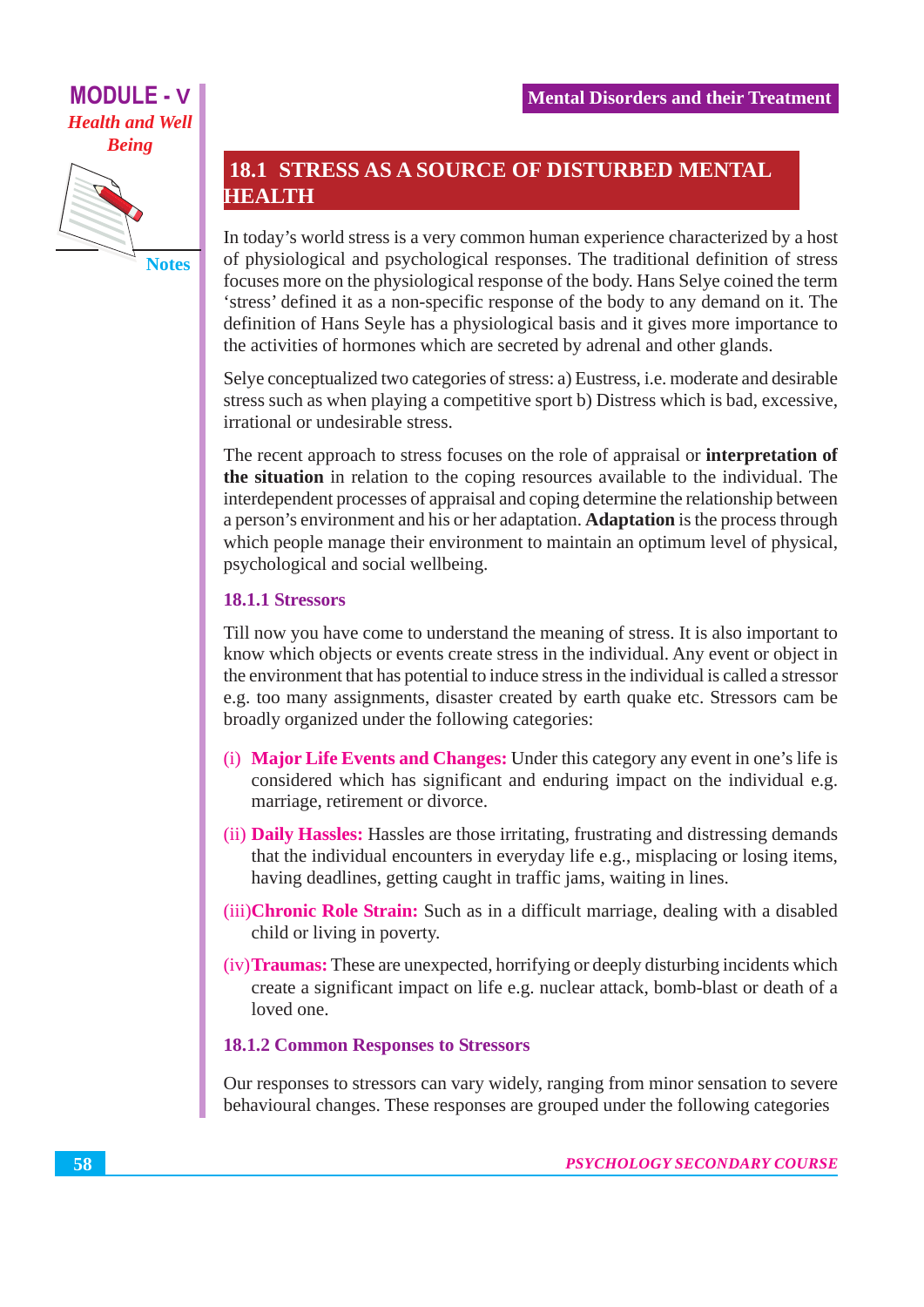#### (1) Behavioural Responses

- (i) Alcohol/ drug abuse
- (iii) Sleep disturbances
- (v) Restlessness
- (viii) Irritability
- (ix) Impaired speech/voice tremor
- (xi) Compulsive behaviour
- (xiii) Withdrawal from relationship
- (xv) Frequent crying

#### (2) Emotional Responses

- (i) Anxiety
- (iii) Anger
- $(v)$  Hurt
- (vii) Shame/embarrassment

#### (3) Cognitive Responses

(i) Negative self-concept

- (iii) Low frustration statements others
- (v) Cognitive distortion

#### (4) Interpersonal Responses

- (i) Passive/aggressive relationship
- (iii) Competitiveness
- (v) Withdrawn
- (vii) Manipulative tendencies

#### (5) Biological Responses

- (i) Use of drugs
- (iii) Frequent urination
- (v) High blood pressure
- (vii) Dry skin
- $(ix)$  Diabetes
- (xi) Frequent Flu/common cold
- (xiii) Poor appetite

#### (6) Imagery: Images of

- (i) Helplessness
- (iii) Losing control
- (ii) Fear/Phobia
- (iv) Increased nicotine/caffeine intake
- (vi) Loss of appetite/over-eating
- (viii) Aggression
- $(x)$  Poor time management
- (xii) Low productivity
- (xiv) Increased absenteeism
- (xvi) Untidy appearance
- (ii) Depression
- $(iv)$  Guilt
- (vi) Jealousy
- (viii) Suicidal feeling
- (ii) Self-assurance (iv) Pessimistic view about self and
- $(ii)$  Lying (iv) Flattering behaviour (vi) Suspiciousness (viii) Gossiping
- (ii) Diarrhea/constipation
- (iv) Allergies/ skin rash
- (vi) Chronic fatigue/exhaustion

(viii) Cancer  $(x)$  Asthma (xii) Lowered immune system

(ii) Isolation/being alone (iv) Accidents/injury



**MODULE - V**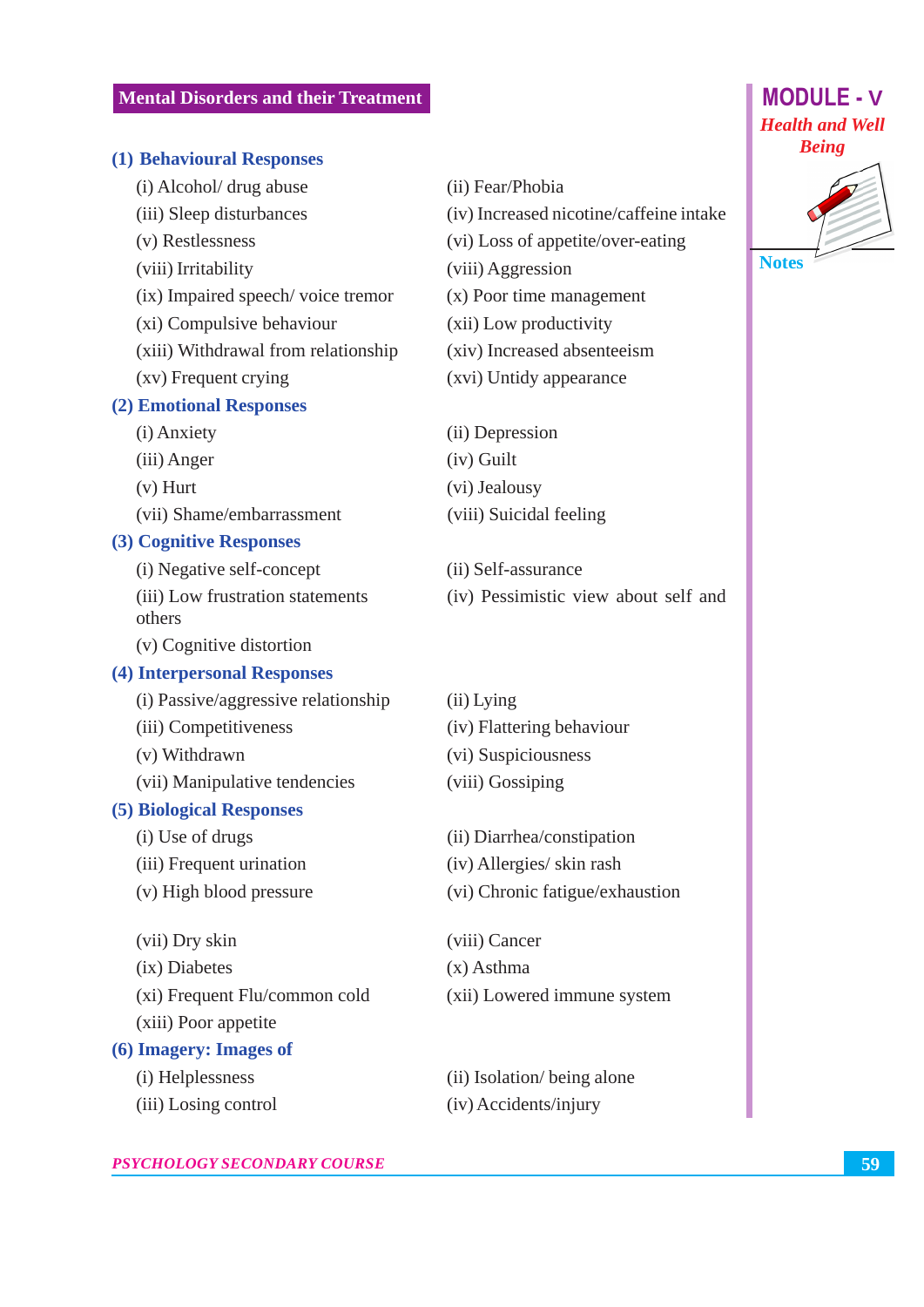

(v) Failure (vii) Dying/suicide (ix) Poor self-image (vi) Humiliation/Embarrassment (viii) Physical/Sexual abuse

## **INTEXT QUESTIONS 18.1**

- 1. What do you understand by the term stress?
- 2. What are the broad categories of stressors?
- 3. What are the common behavioural responses to stressors?

### **18.2 TYPES OF CONFLICTS AND FRUSTRATIONS**

You should know that an individual becomes stressed when he or she faces obstacles in reaching the goals. This often creates **conflict** and **frustration** in the individual. A conflict becomes more stressful because of the intensity of frustration it involves. The individual generally lands in conflict when he or she faces a mutually incompatible situation. There are three types of conflict which the individual faces depending on the nature of goals and situation. These are

- Approach-approach conflict a.
- b. Avoidance-avoidance conflict
- c. Approach-Avoidance conflict
- a. Approach-approach conflict: This type of conflict occurs when the individual has to choose between two or more desirable goals. In this kind of conflict both the goals are desirable, for example choosing between two marriage invitations on the same evening.
- **b.** Avoidance-avoidance conflict: This kind of conflict occurs when an individual has to choose between two or more undesirable goals. This kind of conflict is often called "caught between the devil and the deep blue sea". For example a youth with little educational qualification has to choose either unemployment or a low paid disagreeable job. This kind of conflict can create serious adjustment problems because even the resolution of the conflict may bring frustration rather than relief.
- c. Approach-avoidance conflict: In this kind of conflict the individual has a strong tendency to both approach and to avoid the same goal. For example a young man may want to marry because of social and security reasons, while at the same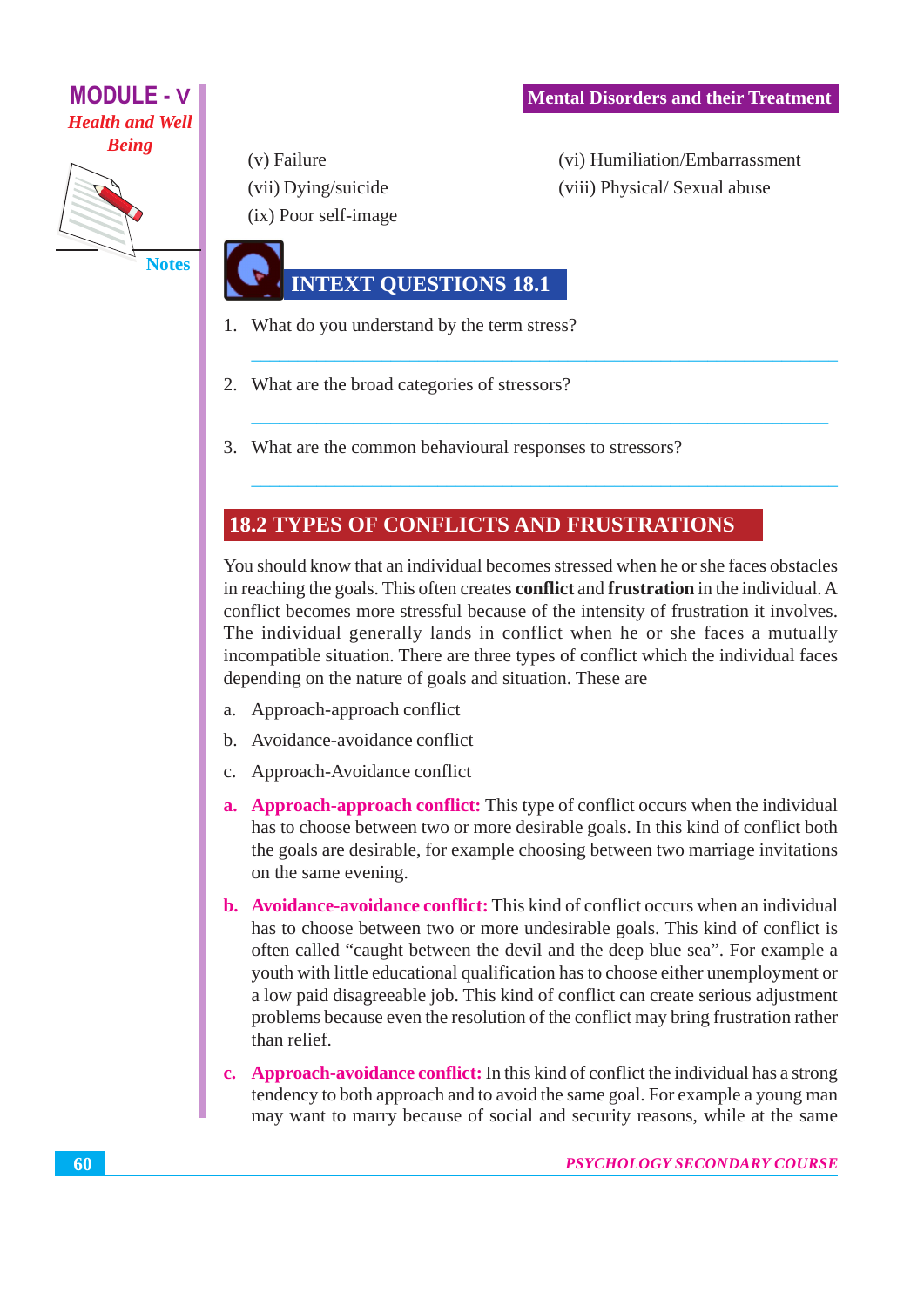**MODULE - V Health and Well Being** 



some negative and positive features of the goal. Approach-avoidance conflict is sometimes referred to as "mixed-blessing" conflicts

time he fears the responsibilities and loss of personal freedom he feels getting married will involve. This kind of conflict is generally resolved by accepting

because of the involvement of multiple alternatives.

**Frustration:** Frustration as an experiential state which may result from either a) blocking of needs and motives by some external forces which create hindrance and prevent the attainment of needs or b) by the absence of a desired goal.

Hindrances or obstacles can be both physical and social and create frustration in the individual. These include accidents, unhealthy interpersonal relationships, and death of loved ones. Personal characteristics such as physical handicaps, inadequate competencies, and lack of self-discipline can also be sources of frustration. Some of the common frustrations which often cause special difficulty include delay in getting the desired outcome, lack of resources, failure, losses, and loneliness and *mindlessness* 



- 1. Explain the term conflict. Discuss various types of conflicts.
- 2. Explain the term frustration.

## **18.3 TYPES OF MENTAL DISORDERS**

While coping with the demands of stressors the individual generally follows problemfocused or emotion-focused coping strategies. In problem-focused coping the individual uses his/her intellectual resources to deal with stressful situation and often reach an effective solution. In the case of emotion-focused coping the individual displays emotional behaviour in dealing with the stressful situation e.g. crying. However, if the individual fails to deal with stressors he/she may turn to defense oriented coping strategies which if repeated very frequently can create various kinds of mental disorders. Defense-oriented behaviour does not deal with the situation, but uses methods to justify own actions.

Like physical ailments there are various types of mental disorders. The list of these disorders ranges from minor anxiety to severe kinds of disorders such as schizophrenia. Diagnostic and Statistical Manual (DSM) of mental disorders published by American Psychiatric Association mentions various types of mental disorders. The branch of psychology which deals with these disorders is called abnormal psychology.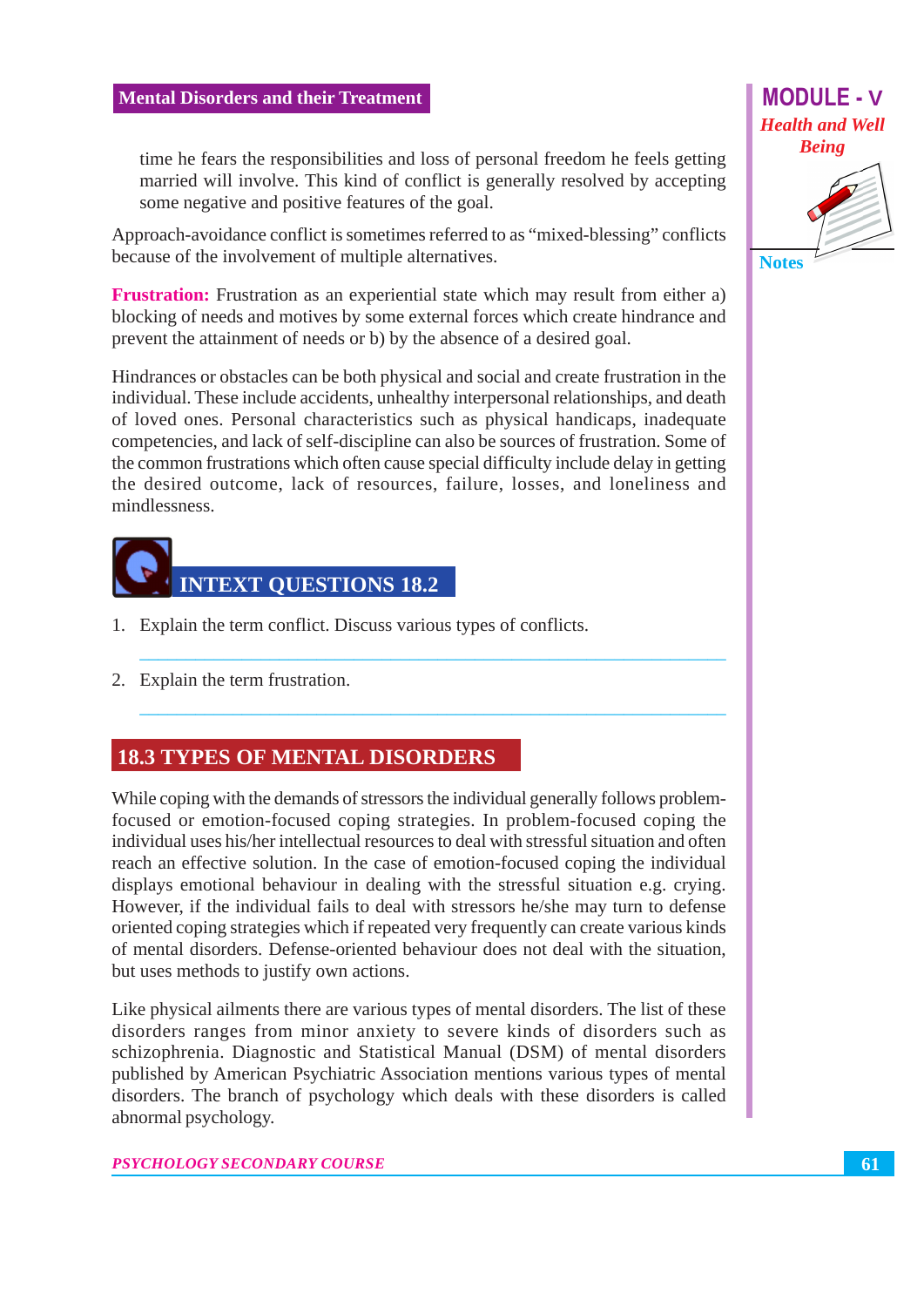

#### **A. Disorders of Childhood**

It may be quite surprising to you that children can also develop some psychological disorders. DSM-IV-TR deals with various kinds of childhood disorders usually first diagnosed during infancy, childhood, or adolescence. Some of them are Attentiondeficit hyperactive disorder (ADHD) where the child has problems in paying attention or is extremely over-active and Autistic disorder are where the child is withdrawn, doesnot smile and has delayed language development.

#### **B. Anxiety Disorders**

You might have experienced fear and apprehension in your life. However, if somebody persistently becomes fearful, apprehensive, and anxious without any appropriate reason you may call this person as having anxiety disorders. There are different kinds of anxiety disorders in which the feeling of anxiety manifest in different forms. Some of these disorders are phobia or extreme and irrational fear of something and obsessive-compulsive disorder where the person has repetitive thoughts or has to do actions repeatedly

#### **C. Mood Disorders**

The person who suffers from a mood disorder experiences these emotions for a long period of time in a restricted way, remains fixed at one emotion or fluctuates on the ranges of these emotions. For example a person can be sad for days together or he/ she can be sad one day and happy the other day regardless of the situation. Thus depending on the behavioural symptoms of the person mood disorders are of two types- (i) depression and (ii) bipolar disorder. We will now try to understand the meaning and symptoms of these two disorders.

Depression is a mental state characterized by sadness, loss of interest and pleasure in routine activities, disturbances in sleep or loss of sleep, poor appetite (weight loss) or increased appetite (weight gain), being lethargic, feeling of guilt, worthlessness, helplessness, and hopelessness, difficulty in concentration, and negative thinking about self and others. If a person has these feeling for at least two weeks he or she may be called a depressive person and for his/her treatment immediate clinical intervention is required. Bipolar disorder is characterized by alternating phases of depression and excitement or mania.

#### **D. Psychosomatic and Somatoform Disorders**

Diseases which are very common nowadays such as high or low blood pressure, diabetes, hypertension are physical illnesses but these are due to psychological causes like stress and anxiety. Hence *psychosomatic disorders* are those psychological problems which have physical symptoms but psychological causes. In the term psychosomatic the meaning of psyche is mind and of somatic is body. Contrary to this somatoform disorders are those disorders which are characterized by physical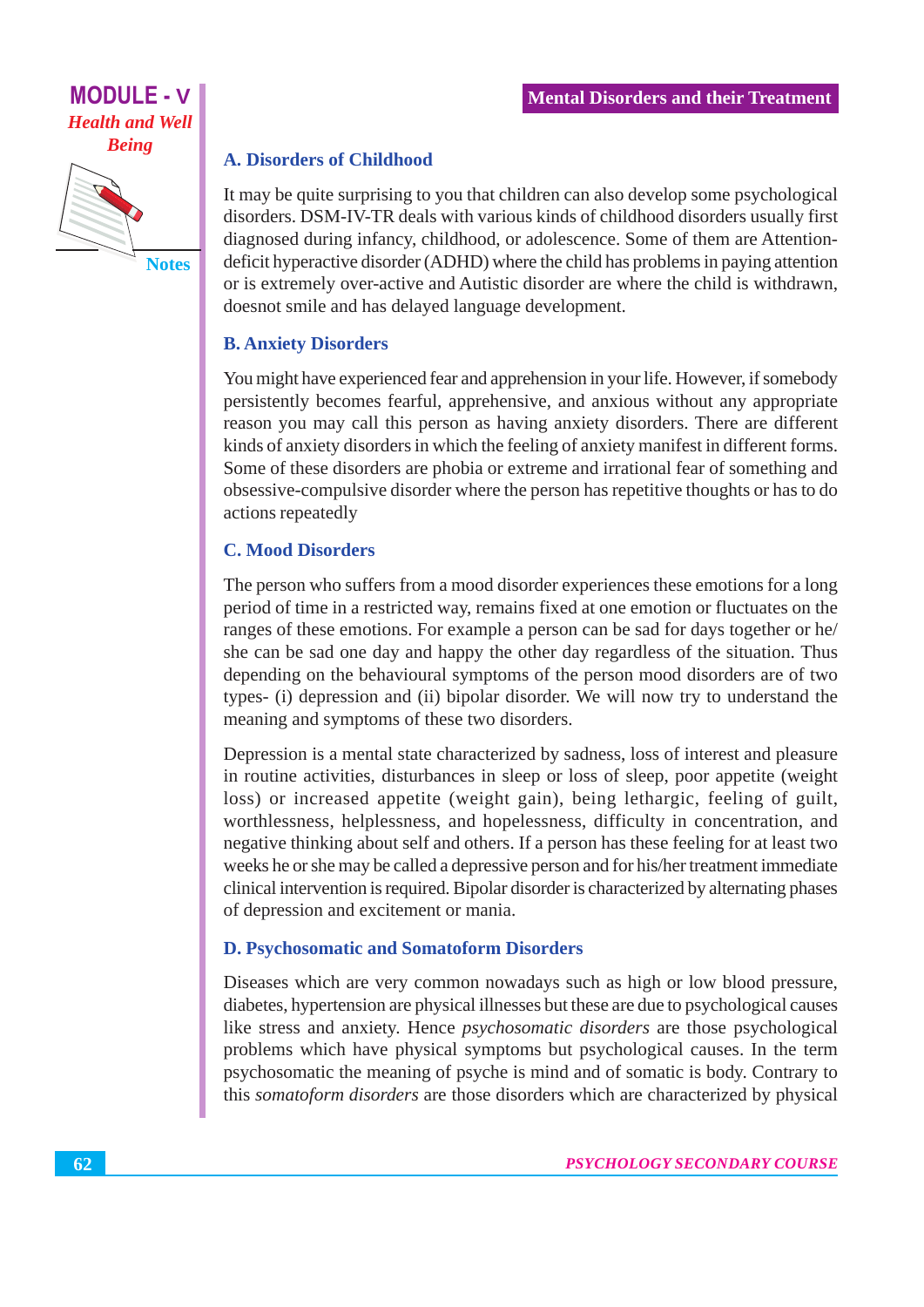symptoms that do not have any known, identifiable biological causes. For example a person may complain for stomach pain but for this stomach pain there is no problem with the particular organ (stomach) of the body.

#### **E. Dissociative Disorders**

You must have seen many movies in which the hero of the movie, after a traumatic event, is unable to recall his previous identity, the past events and the people around him. In clinical psychology such kind of problems are called dissociative disorders in which the personality of the individual becomes dissociated or separated from the rest of the world.

One of the categories of dissociative disorder is *dissociative amnesia* in which the person is unable to recall important personal information usually after some stressful episode. The other category is *dissociative fugue* in which apart from the memory loss the person also assumes a new identity. Another is *depersonalization disorder* in which the person suddenly feels changed or different in a strange way. The person feels that he has left his body or his movements have suddenly become mechanical or dreamlike. However, the most serious dissociative disorder is *multiple personality* disorder or dissociative identity disorder in which several distinct personalities emerge in the same individual at different time.

#### **F. Schizophrenia and Other Psychotic Disorders**

You may have seen some individuals on roadside in very dirty clothes, eating the unhygienic food spillover around the garbage and talking and behaving strangely. They have very poor orientation about person, place and time. We often call them mad, insane or so on. However, in the language of clinical psychology they are called schizophrenics. Schizophrenia is a psychological disorder characterized by disturbances in thought, emotion, and behaviour. Schizophrenics have incoherent thinking; faulty perception, disturbances in motor activity, and flat or inappropriate emotions. They withdraw from people and reality; often into a fantasy world of delusions and hallucinations.

Hallucination is characterized by false sensory perceptions in the form of seeing something which is physically not there, hearing some voices that are actually not there. Delusions are false beliefs about reality. Such beliefs distort their relationship with others. Schizophrenia is of many types, such as catatonic schizophrenia.

#### **G. Personality Disorders**

Personality disorders have their roots in early childhood when some children develop inflexible and maladaptive patterns of thinking and behaving. This takes the form of different kinds of personality disorders ranging from harmless avoidant ones to coldblooded serial killers. The range of personality disorders has been classified in three clusters. The first cluster is characterized by odd or eccentric behaviour; anxiety

**MODULE - V Health and Well Being** 

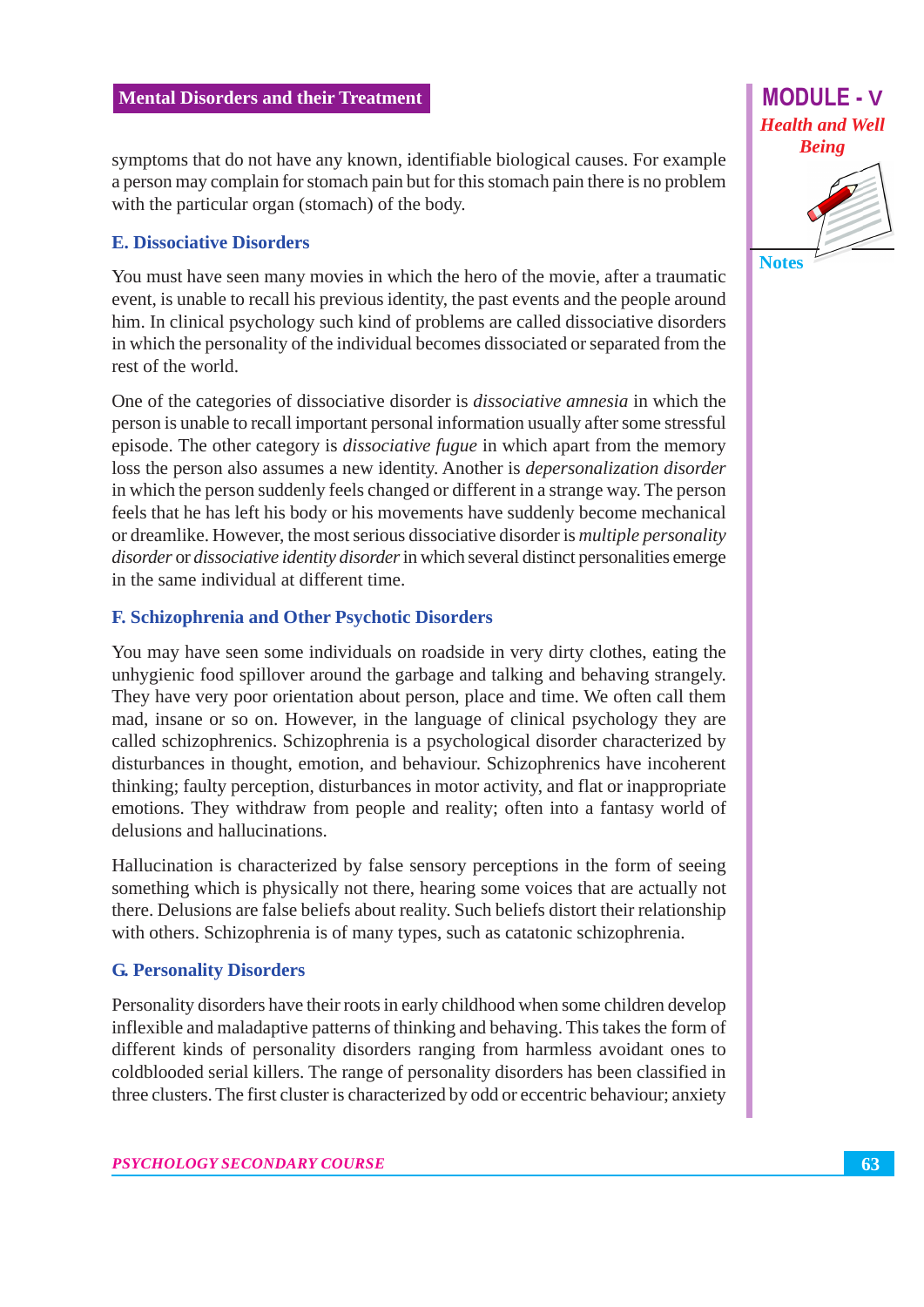



and apprehension is the characteristic feature of second cluster; and the third cluster is characterized by dramatic, emotional, or erratic behaviour. Under the first cluster paranoid, schizoid, and schizotypal personality disorders are included. In the second cluster dependent, avoidant, and obsessive personality disorders are described. Antisocial, borderline, histrionic, and narcissistic personality disorders constitute the third cluster.

## **INTEXT QUESTIONS 18.3**

- 1. Identify and explain the two types of anxiety disorders.
- 2. What do you understand by depression?
- 3. What is the difference between psychosomatic and somatoform disorders?
- 4. Discuss the major symptoms of Schizophrenia.
- 5. What do you understand by the term 'personality disorders'?

## **18.4 PSYCHOTHERAPEUTIC PROCESS**

In order to deal with any kind of mental disorders there is a certain **psychotherapeutic** process used to help the individual. The person who designs psychotherapeutic program is a trained individual and is known as clinical psychologist or **psychotherapist**. The person who requires treatment is known as client. Psychotherapy is often called "the talking cure" as help is provided through interpersonal contact. medicines can only be given by a psychiatrist who is a medical doctor with further specialization in mental disorders.

There are various kinds of psychotherapeutic approaches which are based on theories about the causes and development of abnormal behaviours. These are psychoanalysis, behaviour therapy, cognitive-behaviour therapy, client centered therapy etc. Psychotherapy is a plan of intervention designed keeping in mind the nature and severity of mental disorders.

The steps in psychotherapy include:

(i) Rapport formation: The psychotherapist builds a good and working relation with the client so as to ensure cooperation.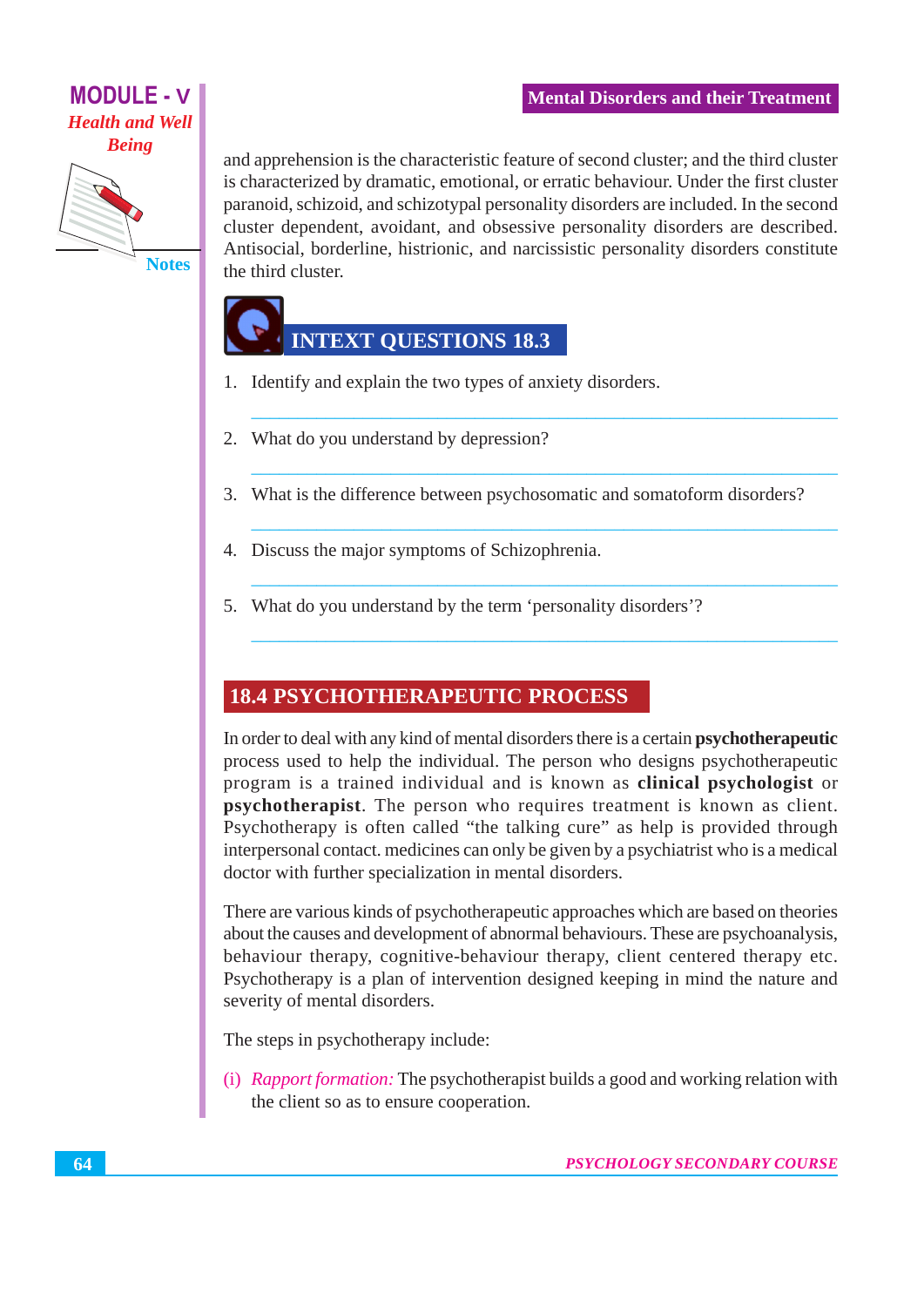- (ii) *Preparation of case history*: The history of the particular disorder is prepared targeting the adjustment pattern of the client with family, friends, social and occupational set up.
- (iii) *Determination of the problem:* After preparing case history the psychotherapist identifies certain key problems which require urgent attention. This is achieved through administration of clinical tests and interview.
- (iv) The rapeutic Session: Depending on the nature and severity of the problem the psychotherapist conducts session with the client with a focused treatment plan. Progress after each session is monitored and assessed, and further interventions are modified if necessary.
- (v) Termination of Therapeutic Intervention: Once it is confirmed that the sessions have yielded the desired outcome set by the psychotherapist then it is terminated. The client and the family members are asked to follow the suggestions at home and if required the client is asked to visit the psychotherapist again.



- 1. What is psychotherapy?
- 2. Explain the main steps in the process of psychotherapy.

#### **18.5 PROCESS OF COPING WITH STRESS**

As already explained in the previous section, the individual while coping with stressors generally follows two mechanisms namely Task-oriented coping and defense-oriented or emotion-focused coping.

**Task-oriented coping are aimed at realistically coping with the adjustive demands** posed by the particular stressor. These are based on an objective appraisal of the stressful situation on a conscious and rational level and taking a constructive course of action. This kind of coping can fall into any of the three categories such as **attack**, withdrawal, and compromise.

(i) In case of **attack** the individual directly confronts with the situation. He/she assesses the feasibility of the coping resources available to him/her. He/she chooses the most promising course of action to deal with the stressor and in the course of dealing with it maintains flexibility and shifts approach if it does not seem to be

### **MODULE - V Health and Well Being**

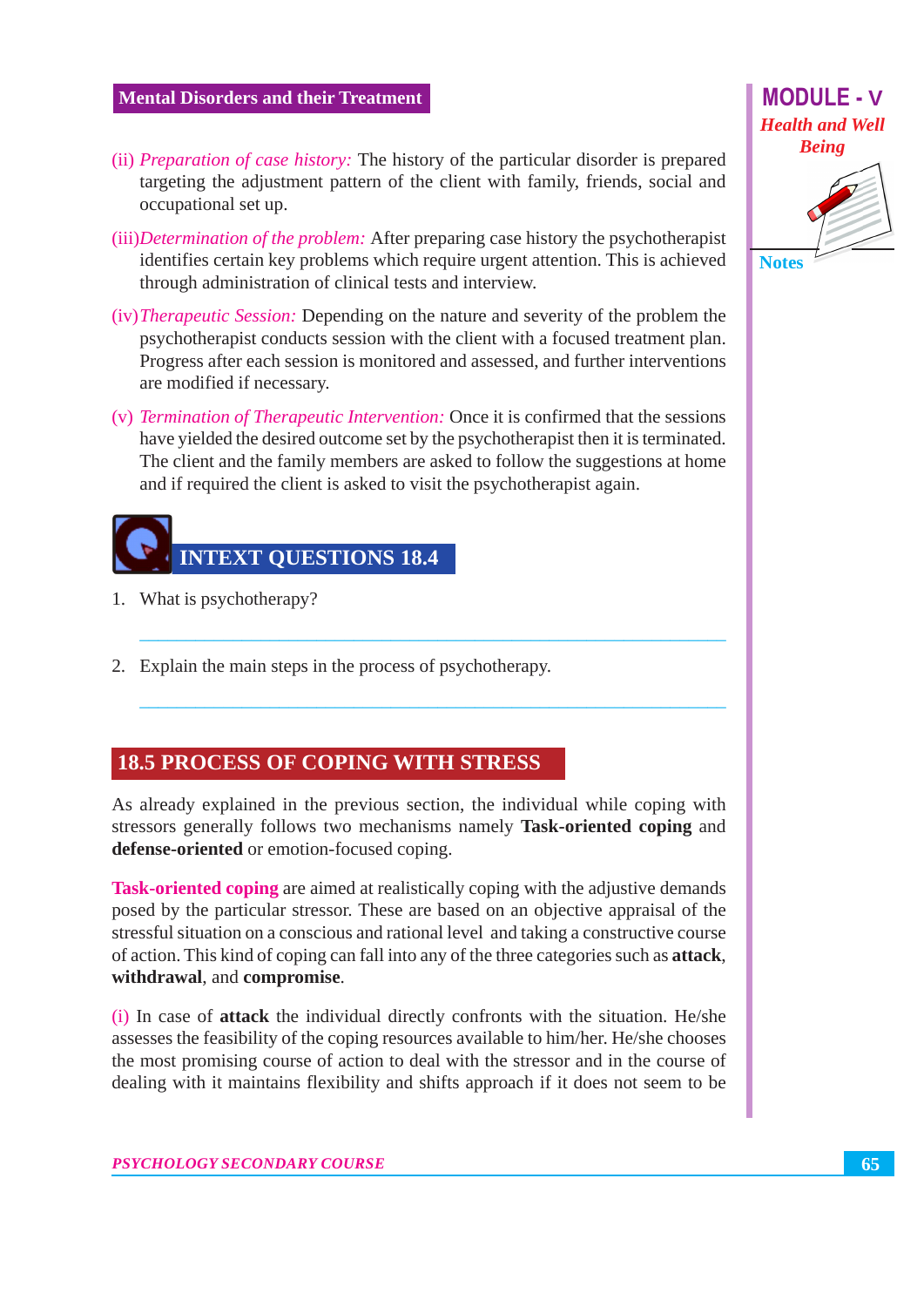**MODULE - V Health and Well Being** 



**Notes** 

working. He/she also develops new coping resources as per the situational requirement by searching out new information, developing new competencies or improving existing ones. An example of attack reaction would be when a student plans revision much before a difficult exam.

(ii) In the case of **withdrawal** reactions the individual admits defeat at the first instance if the situation is too difficult to handle or he/she has used inappropriate strategy. He/she may physically or psychologically leave the stressful situation. He/ she may also redirect his/her effort toward a more appropriate goal. An example of withdrawal is when one friend rejects you repeatedly, you withdraw and try to make friends with another person.

(iii) During **compromise** the individual may accept a substitute goal if he/she feels that the original goal cannot be obtained. This kind of reaction generally occur when the individual reassess his/her abilities and accordingly lowers his/her level of aspiration. It also reflects the accommodative nature of the individual while coping with the adjustive demands of the stressful situation. For example a child who does not do well in a particular subject, but gets very high marks in other subjects, tries to accept the fact.

**Emotion-focused or defense-**oriented coping is not helpful because the person is not moving towards any solution, but only using methods to make himself/herself feel comfortable. An example of defensive methods is rationalization, such as reasoning that all the students have failed as the paper was very difficult. Another example is displacement, when you 'displace' the anger you are feeling for a strict teacher by scolding or hitting your younger brother.

It is important to understand that in order to deal and cope effectively with stress, one should adopt a healthy life-style. By using positive thinking, emotions and actions, not only can we deal with stress in a better way, we will be far happier, leathier and more productive in our lives. You have already studied about health in lesson 17, and you will read more details in lesson 19 and 24.

## **WHAT YOU HAVE LEARNT**

- The behaviours which are uncommon or unusual are labeled as abnormal behaviour. The individual develops these behaviours gradually in particular situations which he finds difficult to deal with.
- The situations which the individual perceives difficult to deal with or cope with,  $\bullet$ are called stressors. They impose certain demands on the individual which he or she has to fulfill. Failure in meeting those demands of the stressors may lead to mental disorders in the individual. Genetic and biological factors are also very important.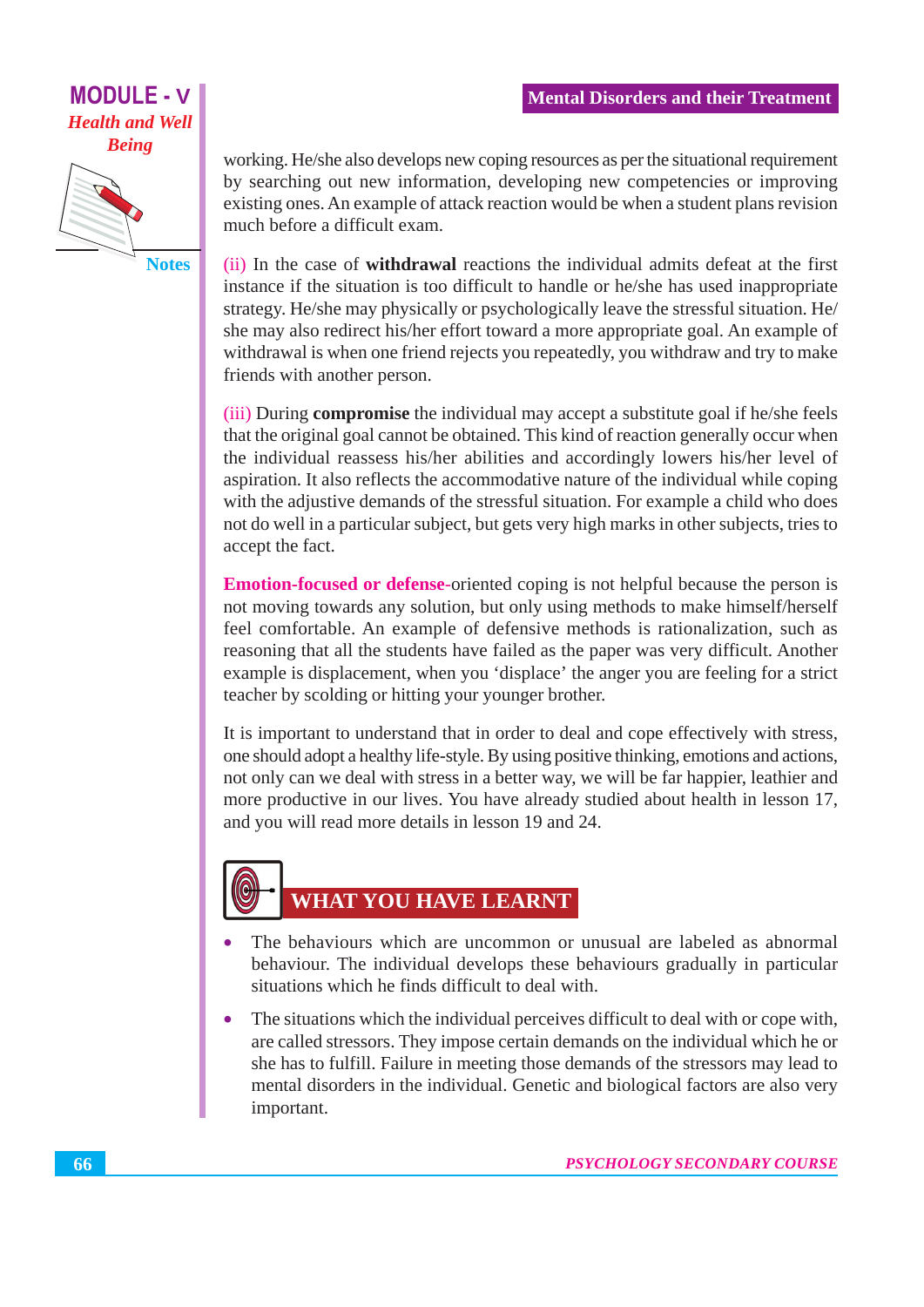- Stress is defined as a non-specific response of the body to any demand on it. There are two categories of stress, namely good or desirable stress (eu-stress) and bad or undesirable stress (distress).
- The recent approach to stress focuses on the role of appraisal of the situation in relation to the coping resources available to the individual.
- Behavioural, Emotional, Cognitive, Interpersonal, Biological, and Imagery reactions are common responses to stressors.
- There are three types of conflict which the individual faces depending on the nature of goals and situation. These are Approach-approach conflict, Avoidanceavoidance conflict, Approach-Avoidance conflict
- Frustration as an experiential state often results from either blocking of needs and motives by some external forces which create hindrance and prevent the attainment of needs or by the absence of a desired goal.
- There are various categories of mental disorders. The list of these disorders ranges from minor anxiety to severe kinds of disorders such as schizophrenia.
- In order to deal with any kind of mental disorders there is certain psychotherapeutic process which are used to cure the individual suffering from mental disorders. The person who gives psychotherapy is a trained individual and is known as clinical psychologist or psychotherapist. The person who requires treatment is known as client.
- There are various kinds of psychotherapeutic techniques which have been developed following sound theoretical frameworks which describe the causes and development of abnormal behaviours. These are psychoanalysis, behaviour therapy, cognitive-behaviour therapy and client centered therapy.
- The individual, while coping with stressors, generally follows two mechanisms  $\bullet$ namely task-oriented coping or defense-oriented coping.
- Adopting a healthy life-style with positive thoughts, feelings and actions is the  $\bullet$ best way of coping with stress.

# **TERMINAL QUESTIONS**

- 1. Define stress. Identify the major stressors in the life of a student, and the usual responses to them.
- 2. Explain how conflicts and frustration lead to stress.
- 3. Identify any 5 mental disorders and describe their main symptoms.
- 4. Discuss desirable ways of coping with stress.

### **MODULE - V Health and Well Being**

**Notes**